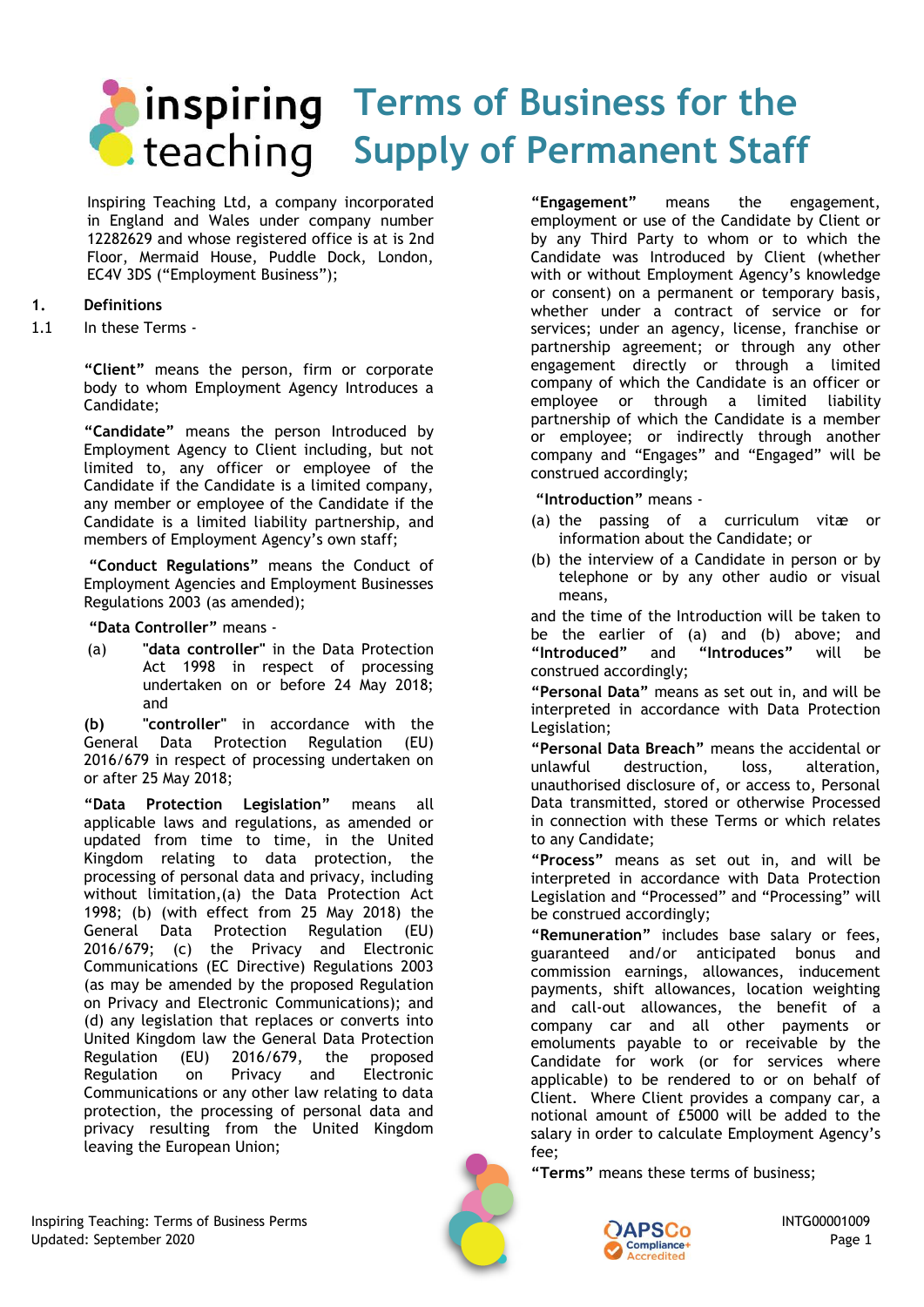**"Third Party"** means any company or person who is not Client. For the avoidance of doubt, subsidiary and associated companies of Client (as defined by s.1159 of the Companies Act 2006 and s.416 of the Income and Corporation Taxes Act 1988 respectively) are included (without limitation) within this definition; and

**"Vacancy"** means a specific role/s, work or position that Client requests Employment Agency to submit person for consideration for such role/s work or position.

# **2. These Terms**

- 2.1 These Terms constitute the entire agreement between Employment Agency and Client in relation to the subject matter hereof and are deemed to be accepted by Client and to apply by virtue of (a) an Introduction to Client of a Candidate; or (b) the Engagement by Client of a Candidate; or (c) the passing of information about the Candidate by Client to any Third Party; or (d) Client's interview or request to interview a Candidate; or (e) Client's signature at the end of these Terms; or (f) any other written expressed acceptance of these Terms. For the avoidance of doubt, these Terms apply whether or not the Candidate is Engaged by Client for the same type of work and/or Vacancy as that for which the Introduction was originally effected.
- 2.2 These Terms supersede all previous agreement between the parties in relation to the subject matter hereof.
- 2.3 These Terms prevail over any other terms of business or purchase conditions put forward by Client save where expressly agreed otherwise by Employment Agency.
- 2.4 Client authorises Employment Agency to act on its behalf in seeking a person to meet Client's requirements and, if Client so requests, shall advertise for such a person through such methods as are agreed with Client and at Client's expense.
- 2.5 For the purposes of these Terms, Employment Agency acts as an employment agency as defined within the Conduct Regulations.

# **3. Obligations of Employment Agency**

- 3.1 Employment Agency shall use reasonable endeavours to introduce at least one suitable person to meet the requirements of Client for each Vacancy. Employment Agency cannot guarantee to find a suitable person for each Vacancy. Without prejudice to clause 3.2 below, Employment Agency shall use reasonable endeavours to ascertain that the information provided by Employment Agency to Client in respect of the Candidate is accurate.
- 3.1 Employment Agency accepts no responsibility in respect of matters outside its knowledge and Client must satisfy itself as to the suitability of the Candidate.

Inspiring Teaching: Terms of Business Perms INTG00001009 Updated: September 2020 Page 2

# **4. Client Obligations**

- 4.1 Client shall satisfy itself as to the suitability of the Candidate. Client is responsible for obtaining work permits and/or such other permission to work as may be required, for the arrangement of medical examinations and/or investigations into the medical history of any Candidate, for criminal records and/or background checks and for satisfying other requirements, qualifications or permission required by the law and regulations of the country in which the Candidate is engaged to work.
- 4.2 To enable Employment Agency to comply with its obligations under clause 3 Client undertakes to provide to Employment Agency details of the position which Client seeks to fill, including the type of work that the Candidate would be required to do; the location and hours of work; the experience, training, qualifications and any authorisation which Client considers necessary or which are required by law or any professional body for the Candidate to possess in order to work in the position; and any risks to health or safety known to Client and what steps Client has taken to prevent or control such risks.
- 4.3 Client agrees to provide details of the date Client requires the Candidate to commence work, the duration or likely duration of the work; the minimum rate of remuneration, expenses and any other benefits that would be offered; the intervals of payment of remuneration and the length of notice that the Candidate would be entitled to give and receive to terminate the employment with Client.
- 4.4 Client agrees that it shall inform Employment Agency of any information it has that suggests it would be detrimental to the interests of either Client or the Candidate for the Candidate to work in the position which Client seeks to fill.
- 4.5 Client agrees to provide written notice to Employment Agency within 3 working days where it receives details of a Candidate from Employment Agency which it has already received from (a) another company; or (b) a person; or  $(c)$ the Candidate; or (d) any other source including (without limitation) from social media, job boards or advertisements placed by Client. Client further agrees that if no such notice is given by Client to Employment Agency then in the event of an Engagement of the Candidate by Client, howsoever arising, Client agrees to pay Employment Agency a fee in accordance with clause 5.2.
- 4.6 Where Client does so notify Employment Agency in accordance with clause 4.5 above and whereupon Client provides evidence to Employment Agency that such receipt of details by Client is in direct relation to the Vacancy, Client will not be liable to pay Employment Agency a fee for that Candidate in respect of the



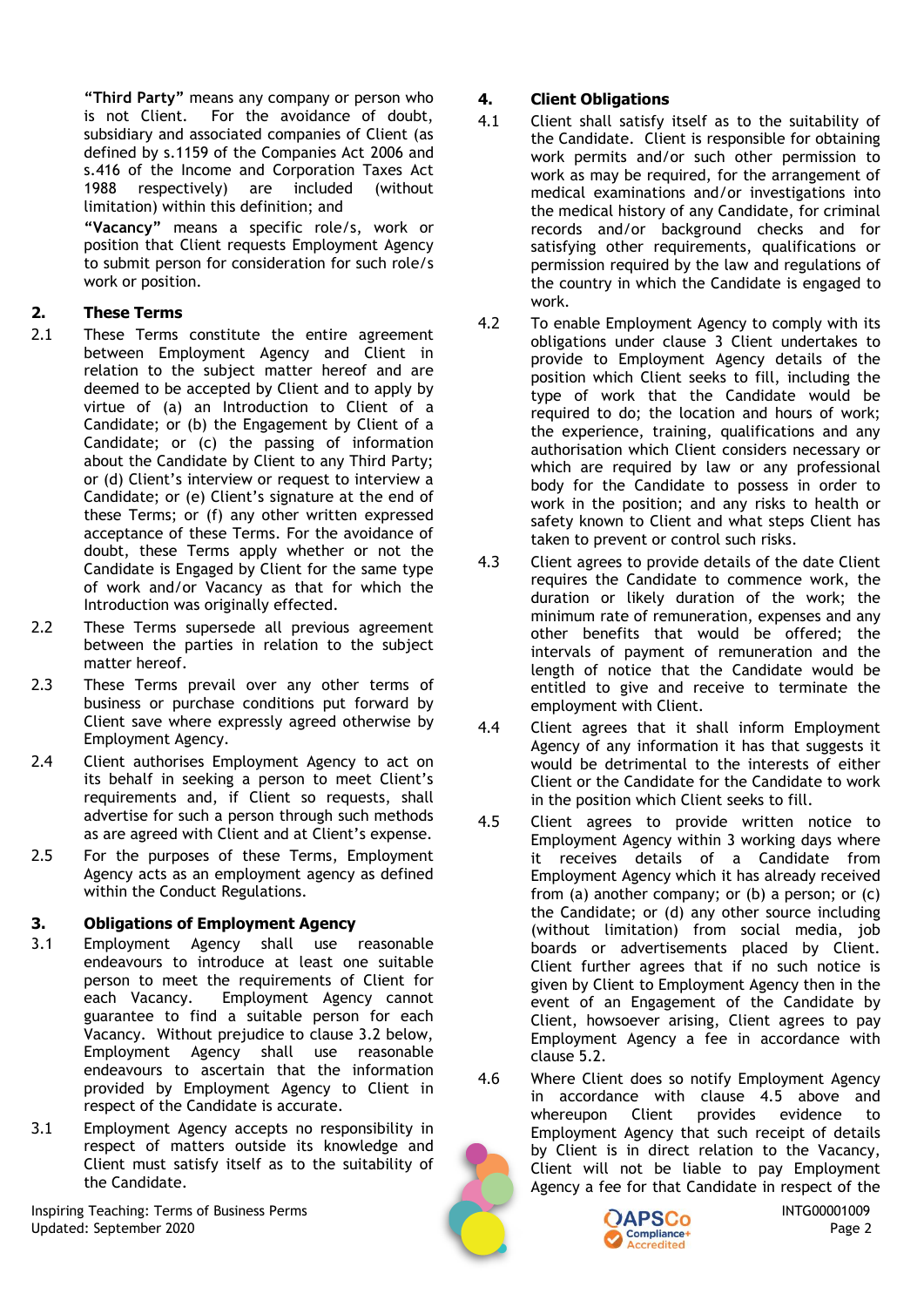Vacancy. Client acknowledges and agrees that where Client is unable to evidence such or freely admits their possession of the Candidate's details was not in relation to the Vacancy, Client agrees to pay Employment Agency's fee in accordance with clause 5.2.

- 4.7 Client agrees to
	- a) notify Employment Agency as soon as possible (and in any event, no later than 7 days from the date of offer or from the date the Engagement takes effect; whichever is earlier) of any offer of an Engagement which it makes to the Candidate; and
	- b) notify Employment Agency immediately when its offer of an Engagement to the Candidate has been accepted and to provide details of the Candidate's Remuneration to Employment Agency; and
	- c) pay Employment Agency's fee within the period set out under clause 6.2.
- 4.8 Client shall not, and shall not seek to cause Employment Agency to, unlawfully discriminate in relation to the services provided by Employment Agency to Client in connection with these Terms and shall disclose any and all information requested by Employment Agency in the event a Candidate makes a complaint to Employment Agency.
- 4.9 Client warrants that it shall not, and shall procure that its employees and agents shall not, pass any information concerning a Candidate to any Third Party. Client acknowledges that Introductions of Candidates are confidential and that failure to comply with this clause 4.9 may cause Employment Agency to breach the Conduct Regulations and/or the Data Protection Legislation and accordingly, Client agrees to indemnify Employment Agency from any and all liability in connection with Client's breach of this clause 4.9.

### **5. Charges/Fees**

- 5.1 Where Client discloses to a Third Party any details regarding a Candidate and that Third Party subsequently Engages the Candidate within 12 months from the date of the Introduction, Client agrees to pay Employment Agency's fee as set out in clause 5.3. There is no entitlement to any rebate or refund to Client or to the Third Party in relation to fees paid in accordance with this clause 5.1.
- 5.2 Client agrees to pay Employment Agency a fee calculated in accordance with clause 5.3 where it Engages, whether directly or indirectly, any Candidate within 12 months from the date of Employment Agency's Introduction.
- 5.3 The fee will be calculated as a percentage of the Candidate's Remuneration applicable during the first 12 months of the Engagement (as set out in

Inspiring Teaching: Terms of Business Perms INTG00001009 Updated: September 2020 Page 3

the table below). Employment Agency will charge VAT on the fee where applicable.

5.4 Candidate's Remuneration Percentage payable as the Fee Percentage payable as the Fee

| <b>Candidate Renumeration</b> | <b>Percentage Fee</b> |
|-------------------------------|-----------------------|
| £0 to £19,999                 | 15%                   |
| £20,000 to £29,999            | 17.5%                 |
| £30,000 to £39,999            | 20%                   |
| £40,000 and above             | 25%                   |

- 5.5 Where the amount of the actual Remuneration is not known or disclosed, Employment Agency will charge a fee calculated in accordance with clause 5.3 on the maximum level of remuneration applicable –
- 5.6 for the Vacancy; or
- 5.7 for the type of position, the Candidate had been originally submitted by Employment Agency to Client for; or
- 5.8 for a comparable position in the general marketplace.
- 5.9 Where the Engagement is for a fixed term of less than 12 months, the fee in clause 5.3 will apply pro-rata Where the Engagement is extended beyond the initial fixed term or where Client re-Engages the Candidate within 6 months from the date of planned or actual termination (as applicable) of the first Engagement, Client shall pay a further fee based on the Remuneration applicable for the period of Engagement following the initial fixed term period up to the termination of the second Engagement calculated in accordance with clause 5.3.
- 5.10 Where Client withdraws an offer of an Engagement made to the Candidate, Client agrees to pay Employment Agency a minimum fee of 5% of the Remuneration for the services provided by Employment Agency prior to Client's withdrawal. Client further agrees to indemnify and hold harmless Employment Agency from any all liability in connection with Client's withdrawal of such an offer.
- 5.11 Charges incurred by Employment Agency at Client's written request in respect of advertising or any other matters will be charged to Client in addition to the fee and such charges will be payable whether or not the Candidate is Engaged.
- 5.12 Client acknowledges that it has no right to setoff, withhold or deduct monies from sums due to Employment Agency under or in connection with these Terms.

### **6. Invoices**

6.1 Except in the circumstances set out in clause 5.1, 5.6 and 5.7 no fee is incurred by Client until the Candidate commences the Engagement;

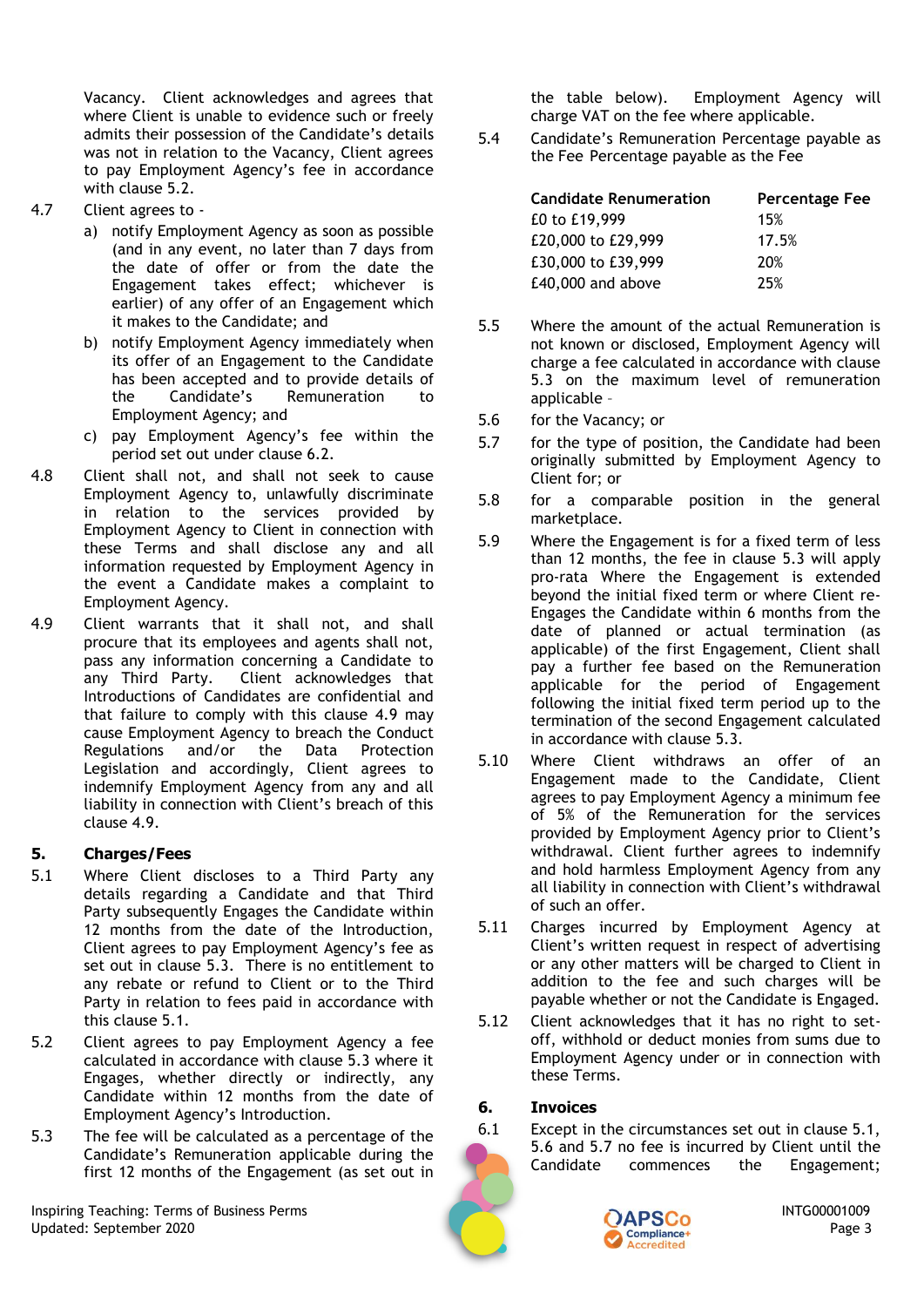whereupon Employment Agency will render an invoice to Client for its fees.

- 6.2 Employment Agency shall raise invoices in respect of the charges payable and Client agrees to pay the amount due within 14 days of the date of the invoice.
- 6.3 All invoices will be deemed to be accepted in full by Client in accordance with the payment terms stated within clause 6.2 unless Client notifies Employment Agency, in writing within 5 days of receiving the invoice, stating the amount Client disputes and the reason Client disputes that amount. In the event Client does so notify Employment Agency that it wishes to dispute part of an invoice, Client agrees to pay the undisputed part of the invoice within the agreed payment terms and shall co-operate fully with Employment Agency in order to resolve the dispute as quickly as possible.
- 6.4 Employment Agency reserves the right to charge interest on invoiced amounts overdue at the statutory rate as prescribed pursuant to Section 6 of the Late Payment of Commercial Debts (Interest) Act 1998 (as may be calculated using the calculator on the website: www.payontime.co.uk) from the due date until the date payment is received in cleared funds and reserves the right to charge compensation and further recovery costs in accordance with the Late Payment of Commercial Debts Regulations 2013.

### **7. Rebates**

7.1 Where Client qualifies for a rebate in accordance with clause 7.2, and the employment of the Candidate is terminated by Client or by the Candidate within the time periods specified below, Client will be entitled to a rebate of the introduction fee as follows –

| <b>Duration of Employment</b> | Percentage of<br>Fee to be<br>rebated |
|-------------------------------|---------------------------------------|
| Less than 2 weeks             | 100%                                  |
| 2 weeks to less than 4 weeks  | 80%                                   |
| 4 weeks to less than 8 weeks  | 50%                                   |
| 8 weeks to less than 12 weeks | 25%                                   |
| 12 weeks or more              |                                       |

- 7.2 The following conditions must be met in order for Client to qualify for a rebate
	- a) Client must notify Employment Agency that the Candidate's employment has ended within 7 days of the employment ending or within 7 days of notice being given to end the employment (whichever is earlier) together with a reason for the premature end of the employment;

Inspiring Teaching: Terms of Business Perms INTG00001009 Updated: September 2020 Page 4

- b) Employment Agency's invoice for the fee must have been paid within the payment terms in accordance with clause 6.2;
- c) the Candidate's employment is not terminated by reason of redundancy or reorganisation or change in strategy of Client;
- d) the Candidate's employment is not terminated by reason of poor performance prior to the completion of any induction or training period;
- e) if the Candidate's employment is terminated by reason of misconduct, rebate is only due where such misconduct was reasonably foreseeable by Employment Agency;
- f) the Candidate did not leave the employment because he/she reasonably believed that the nature of the actual work was substantially different from the information Client provided prior to the Candidate's acceptance of the employment;
- g) the Candidate did not leave the employment as a result of discrimination or other acts against the Candidate; and
- h) the Candidate was not at any time in the 12 months prior to the start of the employment employed or hired (whether on a permanent or contract basis, directly or indirectly) by Client.
- 7.3 Where Client re-engages the Candidate on an employment, worker or indirect (via a Third Party) basis, Client agrees that any rebate paid to Client under clause 7.1 in respect of that Candidate, will be immediately repaid to Employment Agency by Client.

# **8. Liability and Indemnity**

- 8.1 Employment Agency shall use reasonable endeavours to ensure Candidate has the required standard of skill, experience and necessary qualifications as stated in the Vacancy; nevertheless, Employment Agency is not liable for any loss, expense, damage or delay arising from and in connection with any failure on the part of Employment Agency or of Candidate to evidence such to Client nor for any negligence whether wilful or otherwise, dishonesty, fraud, acts or omissions, misconduct or lack of skill, experience or qualifications of Candidate.
- 8.2 Employment Agency is not liable for any indirect or consequential losses or damage including but not limited to; loss of profits, revenue, goodwill, anticipated savings or for claims by third parties arising out of Employment Agency's performance or failure to perform any of its obligations in these Terms.
- 8.3 Notwithstanding clause 8.2 above, nothing in these Terms will be deemed to exclude or restrict any liability of Employment Agency to Client for personal injury, death or fraud directly caused by Employment Agency.

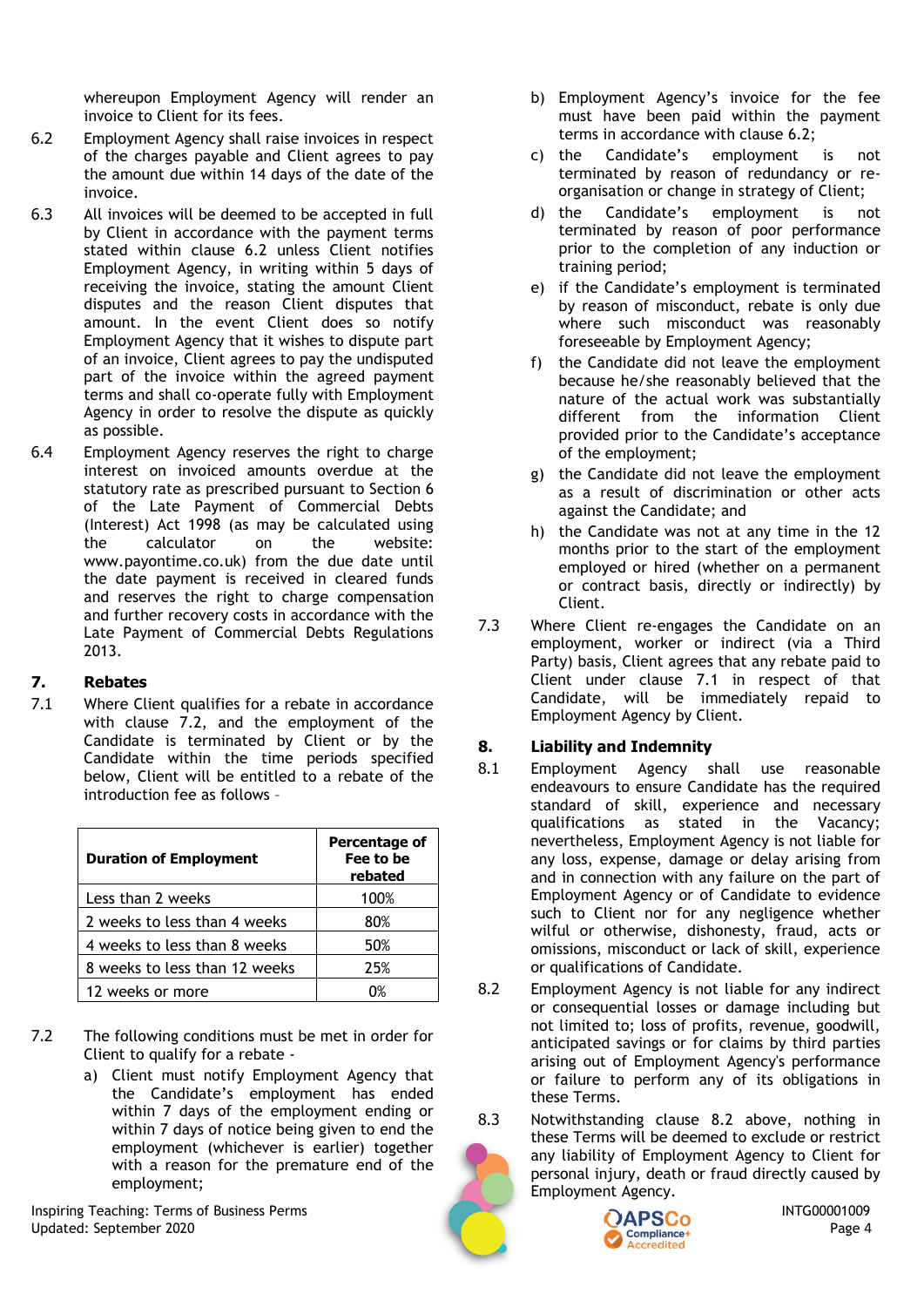- 8.4 Employment Agency shall not be liable for failure to perform its obligations under these Terms if such failure results by reason of any cause beyond its reasonable control.
- 8.5 Client will indemnify and keep indemnified Employment Agency against any costs (including legal costs), claims or liabilities incurred directly or indirectly by Employment Agency arising out of or in connection with these Terms including (without limitation) as a result of -
- 8.6 any breach of these Terms by Client or by its employees or agents;
	- a) any breach by Client or by Third Party, or any of its employees or agents, of any applicable statutory provisions (including, without limitation, any statutory provisions prohibiting or restricting discrimination or other inequality of opportunity, immigration legislation, the Conduct Regulations and Data Protection Legislation); or
	- b) any unauthorised disclosure of a Candidate details by Client or by Third Party, or any of its employees or agents.
- 8.7 Save as required by law, the sole aggregate liability of Employment Agency arising out of or in connection with these Terms is limited to £10,000.00.

# **9. Termination**

- 9.1 These Terms may be terminated by either party by giving to the other immediate notice in the event that either Employment Agency or Client goes into liquidation, becomes bankrupt or enters into an arrangement with creditors or has a receiver or administrator appointed or where Employment Agency has reasonable grounds to believe Client will not pay Employment Agency's invoice within the payment terms agreed within clause 6.2.
- 9.2 These Terms may be terminated by either party for convenience by serving 3 months' notice in writing.
- 9.3 Without prejudice to any rights accrued prior to termination, the obligations within clauses 1, 4.9, 5, 6, 7.3, 8, 11, 12, 13, 14, 15 and 16 will remain in force beyond the cessation or other termination (howsoever arising) of these Terms.

### **10. Equal Opportunities**

10.1 Employment Agency is committed to equal opportunities and expects Client to comply with all anti-discrimination legislation as regards the selection and treatment of Candidates.

### **11. Confidentiality**

11.1 All information contained within these Terms will remain confidential and Client shall not divulge it to any Third Party save for its own employees and professional advisers and as may be required by law.

Inspiring Teaching: Terms of Business Perms INTG00001009 Updated: September 2020 Page 5

11.2 Client shall not without the prior written consent of Employment Agency provide any information in respect of a Candidate to any Third Party whether for employment purposes or otherwise.

## **12. Data Protection**

- 12.1 For the purposes of this clause 12 "Data Subject" means as set out in, and will be interpreted in accordance with Data Protection Legislation. For the avoidance of doubt, Data Subject includes Candidate.
- 12.2 The parties hereto acknowledge that Employment Agency is a Data Controller in respect of the Personal Data of Candidate and provides such Personal Data to Client in accordance with the Data Protection Legislation for the purposes anticipated by these Terms.
- 12.3 The parties hereto acknowledge that Client is a Data Controller, but the parties hereto are not Joint Controllers (as defined within Data Protection Legislation) save where a specific agreement is made to that effect between the parties hereto.
- 12.4 The parties hereto warrant to each other that any Personal Data relating to a Data Subject, whether provided by Client, Employment Agency or by Candidate, will be used, Processed and recorded by the receiving party in accordance with Data Protection Legislation.
- 12.5 The parties hereto will take appropriate technical and organisational measures to adequately protect all Personal Data against accidental loss, destruction or damage, alteration or disclosure.
- 12.6 Client will
	- a) comply with the instruction of the Employment Agency as regards the transfer/sharing of data between the parties hereto. If Client requires Personal Data not already in its control to be provided by Employment Agency, Client will set out their legal basis for the request of such data and accept that Employment Agency may refuse to share/transfer such Personal Data where, in the reasonable opinion of Employment Agency, it does not comply with its obligations in accordance with Data Protection Legislation;
		- b) not cause Employment Agency to breach any of their obligations under the Data Protection Legislation.
- 12.7 In the event Client becomes aware of an actual or any reasonably suspected Personal Data Breach, it will immediately notify Employment Agency and will provide Employment Agency with a description of the Personal Data Breach, the categories of data that was the subject of the Personal Data Breach and the identity of each Data Subject affected and any other information the Employment Agency reasonably requests relating to the Personal Data Breach.